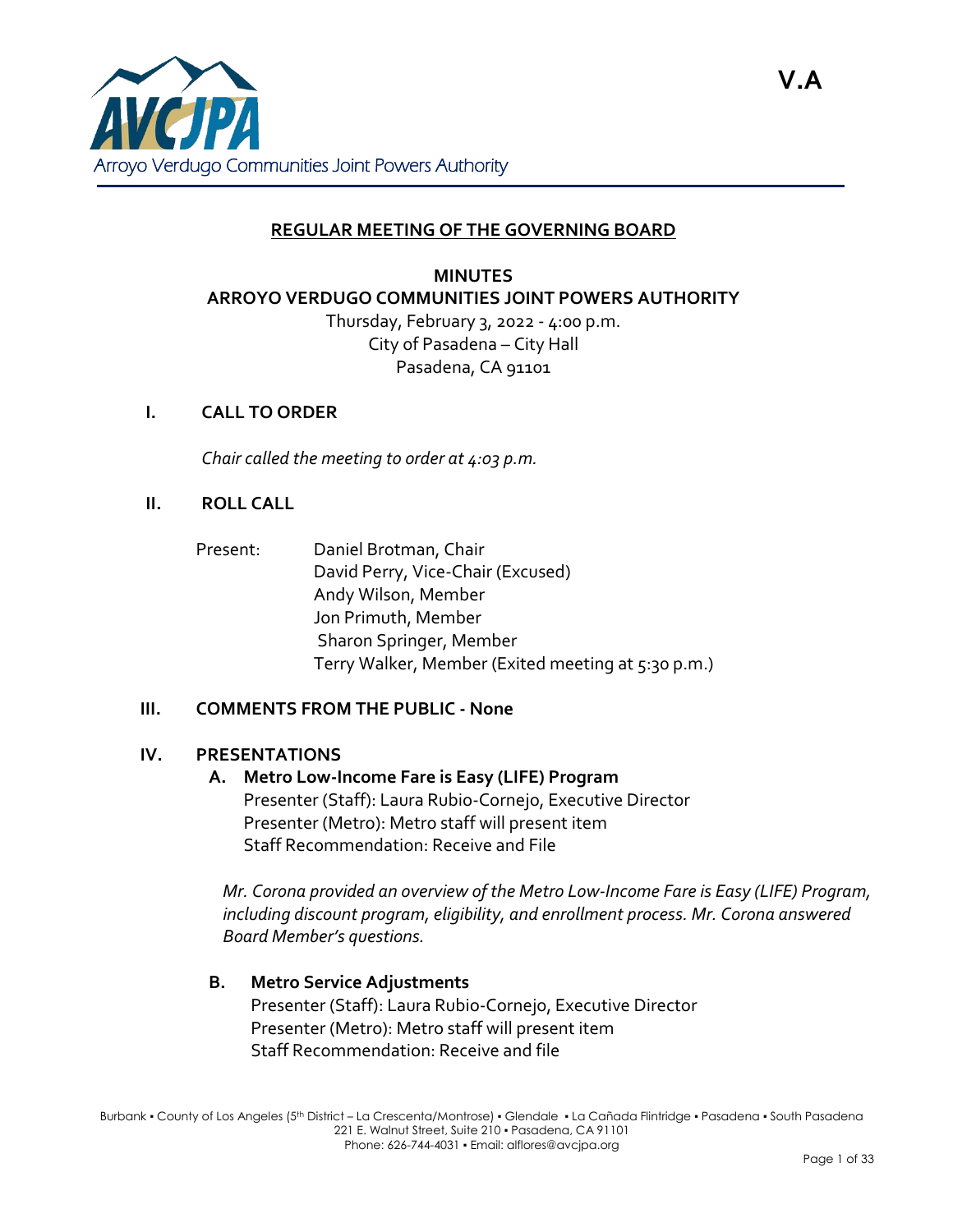*Mr. Wassel, Mr. Marin, and Mr. Corona provided an overview of the Metro Service Adjustment, including bus operations, temporary service adjustments, service restoration, and Metro Micro service areas. They answered Board Member's questions.*

## **V. CONSENT CALENDAR**

**A. Approval of the Arroyo Verdugo Subregion Minutes for the Meeting of December 2, 2021**

Staff Recommendation: To Approve Minutes of December 2, 2021

**B. Treasurer's Report through January 27, 2022** Staff Recommendation: Receive and file

### **C. Results of Fiscal Year 2020-21 Audit** Presenter: Alex Hernandez, Treasurer, AVCJPA Staff Recommendation: Receive and File

### *MOTION*

*Board member Wilson abstained on item V.A. Roll call was made, the motion passed unanimously.*

### **VI. PUBLIC HEARINGS – None**

### **VII. OTHER BUSINESS – None**

**A. Measure M Multi-Year Subregional Program Funding Allocation** Presenter (Staff): Laura Rubio-Cornejo, Executive Director Presenter (Metro): Metro staff will present item Presenter (Cambridge Systematics, Inc.): Jon Overman Staff Recommendation: Approve the allocation of funding based on percapita basis by jurisdictional population.

*Mr. Overman provided an overview of the Measure M Multi-Year Subregional Program Funding Allocation, including project background, funding available by jurisdiction, and available funding for programming.*

### *MOTION*

*Member Springer moved and Member Wilson seconded a motion to approve item. Roll call was made, the motion passed unanimously.*

**B. Consideration of a Resolution to Allow the Arroyo Verdugo Communities Joint Powers Authority Governing Board and All of Its Subordinate Bodies, to Meet Remotely Pursuant to the Brown Act As Amended By AB 361** Presenter (Staff): Laura Rubio-Cornejo, Executive Director Staff Recommendation: That the Governing Board adopt Resolution 22-2 of the Governing Board of The Arroyo Verdugo Communities Joint Powers Authority Authorizing Remote Teleconference Meetings of the Governing Board and All Joint Power Authority Subordinate Bodies, for the Period February 3-March 4, 2022.

Burbank • County of Los Angeles (5th District – La Crescent/Montrose) • Glendale La Cañada Flintridge · Pasadena · South Pasadena